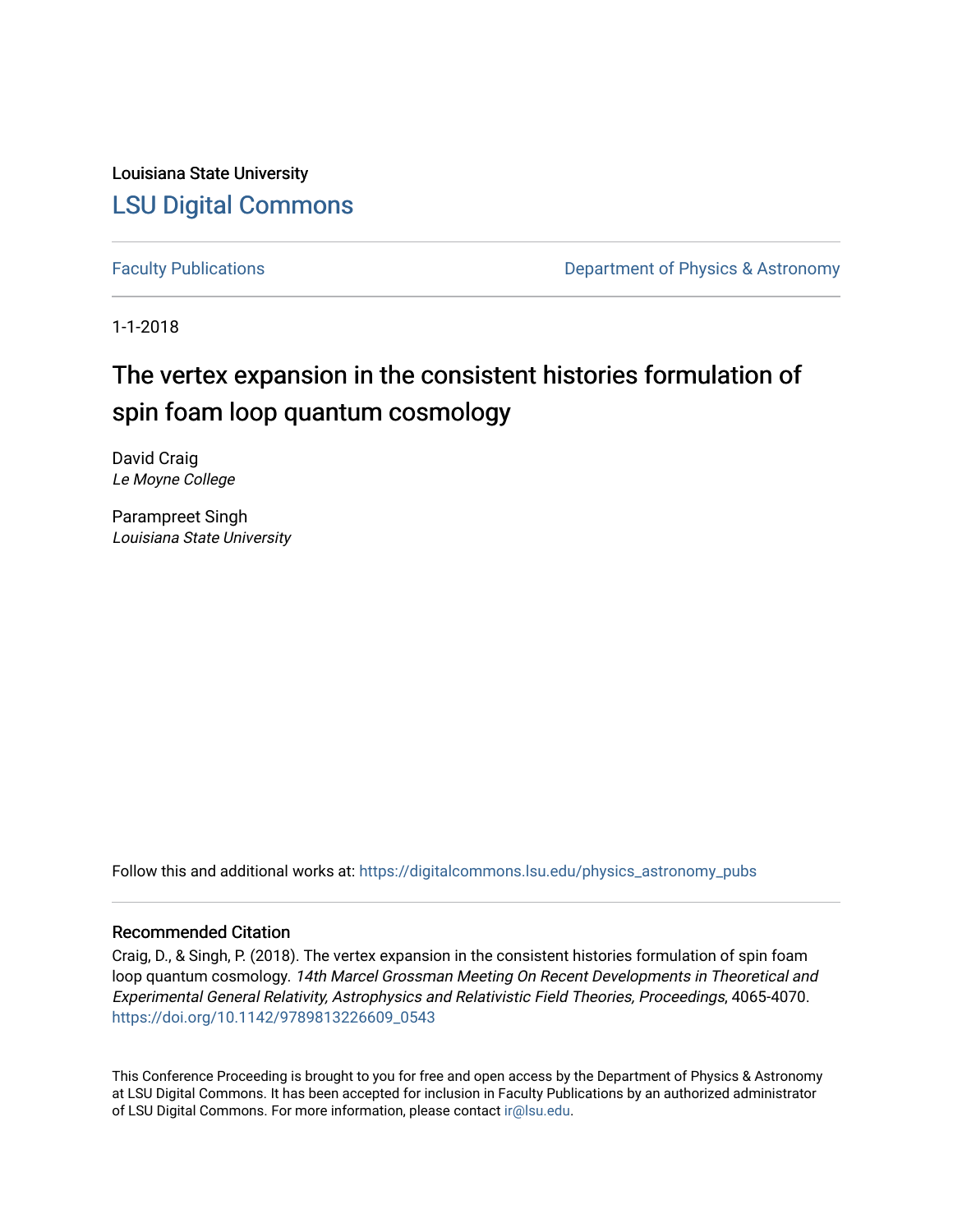# The Vertex Expansion in the Consistent Histories Formulation of Spin Foam Loop Quantum Cosmology

David Craig∗, Parampreet Singh† <sup>∗</sup>Department of Chemistry and Physics, Le Moyne College Syracuse, New York 13214, USA

† Department of Physics, Louisiana State University Baton Rouge, Louisiana 70810, USA

Assignment of consistent quantum probabilities to events in a quantum universe is a fundamental challenge which every quantum cosmology/gravity framework must overcome. In loop quantum cosmology, this issue leads to a fundamental question: What is the probability that the universe undergoes a non-singular bounce? Using the consistent histories formulation, this question was successfully answered recently by the authors for a spatially flat FRW model in the canonical approach. In this manuscript, we obtain a covariant generalization of this result. Our analysis is based on expressing loop quantum cosmology in the spin foam paradigm and using histories defined via volume transitions to compute the amplitudes of transitions obtained using a vertex expansion. We show that the probability for bounce turns out to be unity.

Keywords: Loop quantum cosmology, Consistent histories, Path integrals

#### 1. Introduction

Obtaining a consistent notion of probabilities is a fundamental problem in quantum cosmology. The usual Copenhagen interpretation is inadequate for a quantum universe since there is no possible division of a quantum cosmos into an observed quantum system and a classical external observer. Measurement by the latter or a classical detector which plays an essential role in Copenhagen interpretation by killing the interference between alternative histories and hence leads to the assignment of probabilities, no longer remains meaningful in a closed quantum system. The consistent histories approach is based on generalizing the above procedure of eliminating the interference between alternative histories without the baggage of observer based measurement.<sup>[1](#page-6-0)[–3](#page-6-1)</sup> Instead, this task is achieved by a decoherence functional which measures the interference between different alternatives. These sets of alternatives define histories, specified by class operators constructed from a time sequence of projection operators. In case the interference vanishes, histories decohere and consistent probabilities can be assigned.

Recently, we have used the consistent histories formulation to compute the probability for a non-singular bounce to occur in loop quantum cosmology  $(LQC)$ .<sup>[4](#page-6-2)[,5](#page-6-3)</sup> Loop quantization of various cosmological spacetimes has been performed,<sup>[6](#page-6-4)</sup> and the result that these cosmological models bounce at small volume, first seen for the spatially flat isotropic model,[7](#page-6-5) has been generalized in various directions. However, in most of the works, analysis of the quantum theory essentially stops with computation of expectation values of observables and associated fluctuations. The consistent histories approach has filled an important gap in LQC by providing precise answers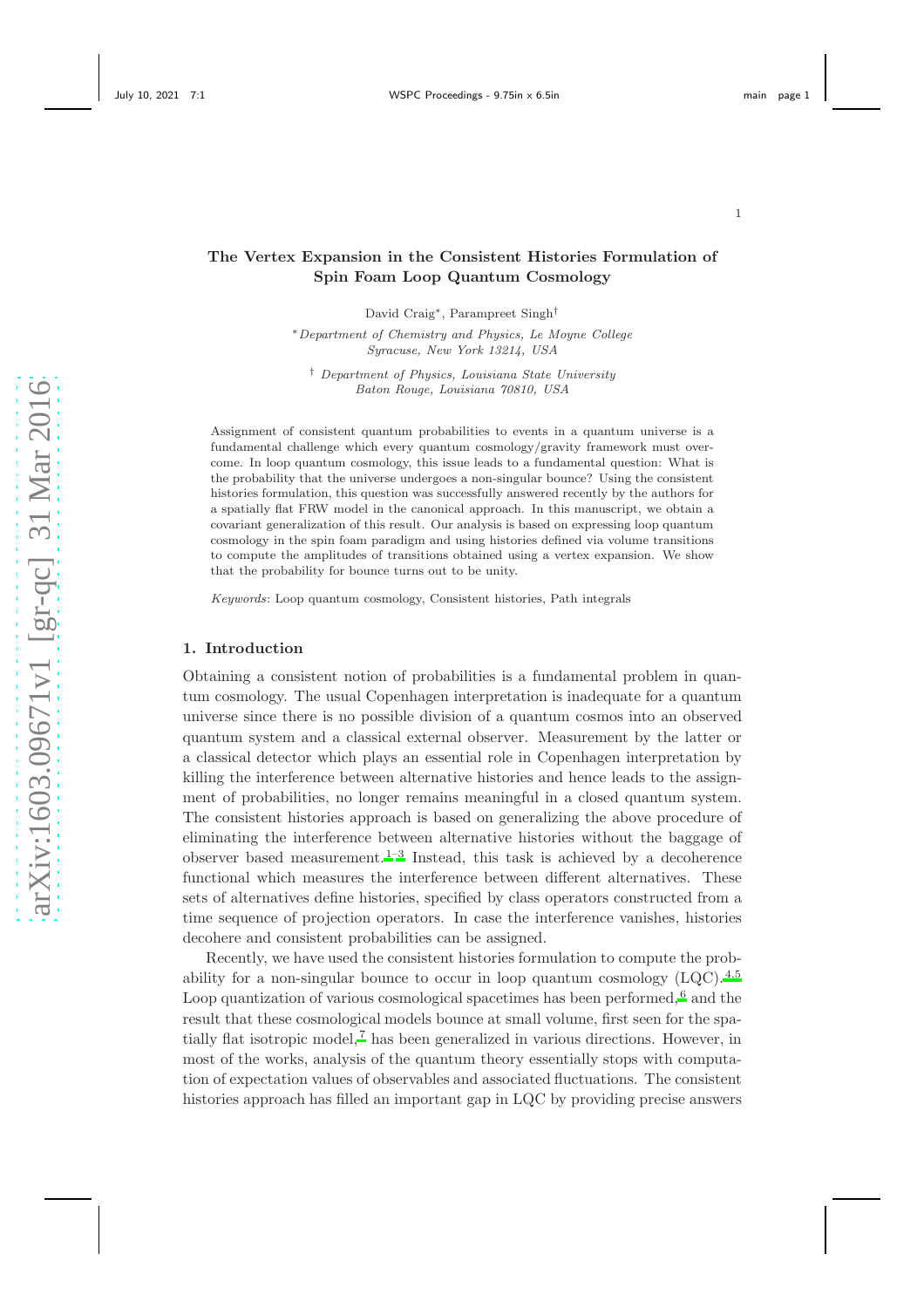to compute quantum probabilities in LQC. The probability of a bounce in the spatially flat isotropic model sourced with a massless scalar turns out to be unity,  $4$  in striking contrast to the Wheeler-DeWitt theory where the probability of a bounce is zero for an arbitrary superposition of expanding and contracting universes (anal-ogous to Schrödinger's cat states).<sup>[8](#page-6-6)</sup> Instead, the probability of a Wheeler-DeWitt universe to encounter a singularity turns out to be unity. So far, these computations were performed in the conventional canonical formulation of LQC using an exactly solvable model.<sup>[9](#page-6-7)</sup> The goal of this work is to extend these results to a covariant formulation using a spin foam avatar of LQC.[10](#page-6-8) Our analysis is based on earlier works building on this relationship between  $LQC$  and spin foams.  $11-14$  $11-14$ 

The manuscript is organized as follows. In Sec. II, we summarize the primary construction expressing LQC in langauge of spin foams.<sup>[11](#page-6-9)[–14](#page-6-10)</sup> Starting from the quantum Hamiltonian constraint  $\hat{C}$  in solvable LQC, <sup>[9](#page-6-7)</sup> we write the Hadamard propagator treating  $\hat{C}$  as a Hamiltonian. The Hadamard propagator is equal to the physical inner product obtained using group averaging, and can be written as a sum over volume transitions by a careful rearrangement of summation in a vertex expansion of the inner product. In Sec. III, computation of the theory's class operators and probabilities is summarized (see Craig and Singh  $(2016)^{10}$  $(2016)^{10}$  $(2016)^{10}$  for details). Using the Hadamard propagator, decoherence functionals are computed and the probability of a bounce is shown to be unity. The probability of a singularity to occur is found to be zero. We conclude with a brief summary in Sec. IV.

## 2. Sum over histories in exactly solvable LQC

The spatially flat isotropic and homogeneous model in LQC offers a possibility for an exactly solvable quantum theory. If the lapse is chosen to be the physical volume of the universe, the quantum Hamiltonian constraint simplifies for the case of the massless scalar field  $\phi$ , and one obtains solvable LQC<sup>[9](#page-6-7)</sup> (sLQC). In the volume representation, the action of the quantum Hamiltonian constraint is given by  $9$ 

$$
\hat{C}\Psi(\nu,\phi) = -\left(\partial_{\phi}^{2} + \hat{\Theta}\right)\Psi(\nu,\phi) = 0 , \qquad (1)
$$

where  $\Theta$  is a positive definite and essentially self-adjoint operator with the following action:

$$
\Theta \Psi(\nu,\phi) = -\frac{3\pi G}{4\lambda^2} \left[ \sqrt{|\nu(\nu+4\lambda)|} |\nu+2\lambda| \Psi(\nu+4\lambda,\phi) - 2\nu^2 \Psi(\nu,\phi) + \sqrt{|\nu(\nu-4\lambda)|} |\nu-2\lambda| \Psi(\nu-4\lambda,\phi) \right].
$$

Here  $\nu$  labels the eigenvalues of the volume operator:  $\hat{V}|\nu\rangle = 2\pi \gamma |\nu| \ell_P^{-2} |\nu\rangle$ , and  $\lambda =$  $(4\pi\sqrt{3}\gamma^2\ell_P^2)^{1/2}$  with  $\gamma$  as the Barbero-Immirzi parameter. The resulting quantum theory mimics the one for the Klein-Gordon theory, and as in the latter, we have a superselection of the positive and negative frequency states. The physical Hilbert space can be chosen as the one for the positive frequency states  $\Psi^{(+)}$ , which satisfy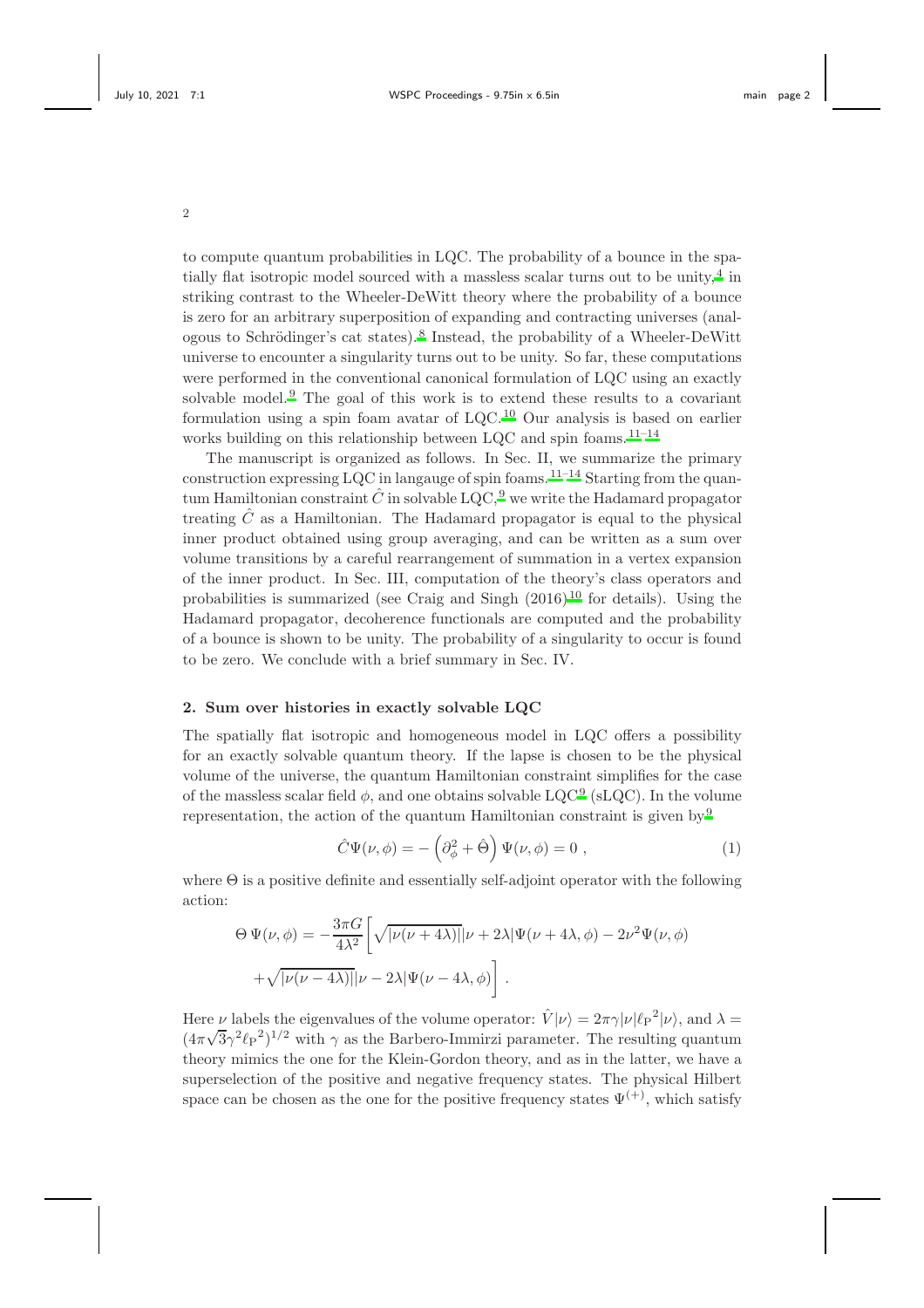$-i\partial_{\phi}\Psi^{+}(\nu,\phi) = \sqrt{\Theta}\Psi^{+}(\nu,\phi)$ . For the positive frequency states, the transition amplitude between  $|\nu_i, \phi\rangle$  and  $|\nu_f, \phi\rangle$  is given by the physical inner product. To cast LQC in the picture of sum over histories, it is useful to work directly with these kinematical states,  $|\nu_i, \phi_i\rangle$ , which are analogs of the spin networks in the spin foam framework. The inner product between two such spin network states,  $|\nu_i, \phi_i\rangle$ and  $|\nu_f, \phi_f\rangle$ , obtained using group averaging procedure, is given by an analog of the Hadamard propagator  $G_H$ <sup>[14](#page-6-10)</sup>

$$
G_H(\nu_f, \phi_f; \nu_i, \phi_i) = \int_{-\infty}^{\infty} d\alpha \, \langle \nu_f, \phi_f | e^{i\alpha \hat{C}} | \nu_i, \phi_i \rangle \,. \tag{2}
$$

The integrand of the above integral is identified as the amplitude of transition  $A(\nu_f, \phi_f; \nu_i, \phi_i; \alpha)$  which due to the separable form the Hamiltonian constraint can be written as

$$
A(\nu_f, \phi_f; \nu_i, \phi_i; \alpha) = A_{\phi}(\Delta \phi; \alpha) A_{\Theta}(\nu_f, \nu_i; \alpha) . \tag{3}
$$

Here

$$
A_{\phi}(\Delta \phi; \alpha) = \langle \phi_f | e^{i\alpha p_{\phi}^2} | \phi_i \rangle, \text{ and } A_{\Theta}(\nu_f, \nu_i; \alpha) = \langle \nu_f | e^{-i\alpha \Theta} | \nu_i \rangle. \tag{4}
$$

The amplitude  $A_{\phi}$  can be found easily using eigenfunctions of  $\hat{p}_{\phi}$ :

$$
A_{\phi}(\Delta \phi; \alpha) = \int dp_{\phi} e^{i\alpha p_{\phi}^{2}} e^{i\Delta \phi p_{\phi}}.
$$
 (5)

On the other hand, finding the corresponding  $A_{\Theta}(\nu_f, \nu_i; \alpha)$  is far more non-trivial. Following Feynman's procedure, one considers a division of the "time" interval  $\Delta\phi$  in N parts of length  $\epsilon/N$ , with each sequence of intermediate volumes corresponding to a "history"  $(\nu_f, ..., \nu_i)$ . Summing over these histories provides a transition amplitude

$$
A_{\Theta}(\nu_f, \nu_i; \alpha) = \sum_{\bar{\nu}_N = 1, \dots, \bar{\nu}_1} \langle \nu_f | e^{-i\epsilon \Theta} | \bar{\nu}_N \rangle \dots \langle \bar{\nu}_1 | e^{-i\epsilon \Theta} | \nu_i \rangle \tag{6}
$$

where we have used the resolution of the identity at each time step. It turns out that the limit  $N \to \infty$  is tricky in the polymer representation of geometry which yields  $\langle \nu_i | \nu_j \rangle = \delta_{ij}$  in contrast to a Dirac delta in the Fock representation. The result of this difference is that a naïve sum to continuum limit is equivalent to considering  $\epsilon^N$  with  $\epsilon$  vanishing, leading to a null amplitude.

To take the continuum limit, the sum is rearranged in the spirit of the spin foam vertex expansion. The key idea is to group histories in terms of the number of volume transitions, where each history satisfies the condition that in a transition, a volume eigenvalue can not be repeated immediately. However, a volume eigenvalue can return after a distinct volume transition. For  $m$  such transitions allowed in the fixed value of the time interval  $\Delta \phi$ , the gravitational amplitude can be written as a reorganized sum over the number of volume transitions m of a sum over allowed paths with exactly  $m$  intermediate transitions,  $^{11,12}$  $^{11,12}$  $^{11,12}$  $^{11,12}$ 

<span id="page-3-0"></span>
$$
A_{\Theta}(\nu_f, \nu_i; \alpha) = \lim_{N \to \infty} \sum_{m=0}^{N} \sum_{\nu_{m-1}, \dots, \nu_1 \atop \nu_m \neq \nu_{m-1}} A(\nu_f, \nu_{m-1}, \dots \nu_1, \nu_i; \alpha) . \tag{7}
$$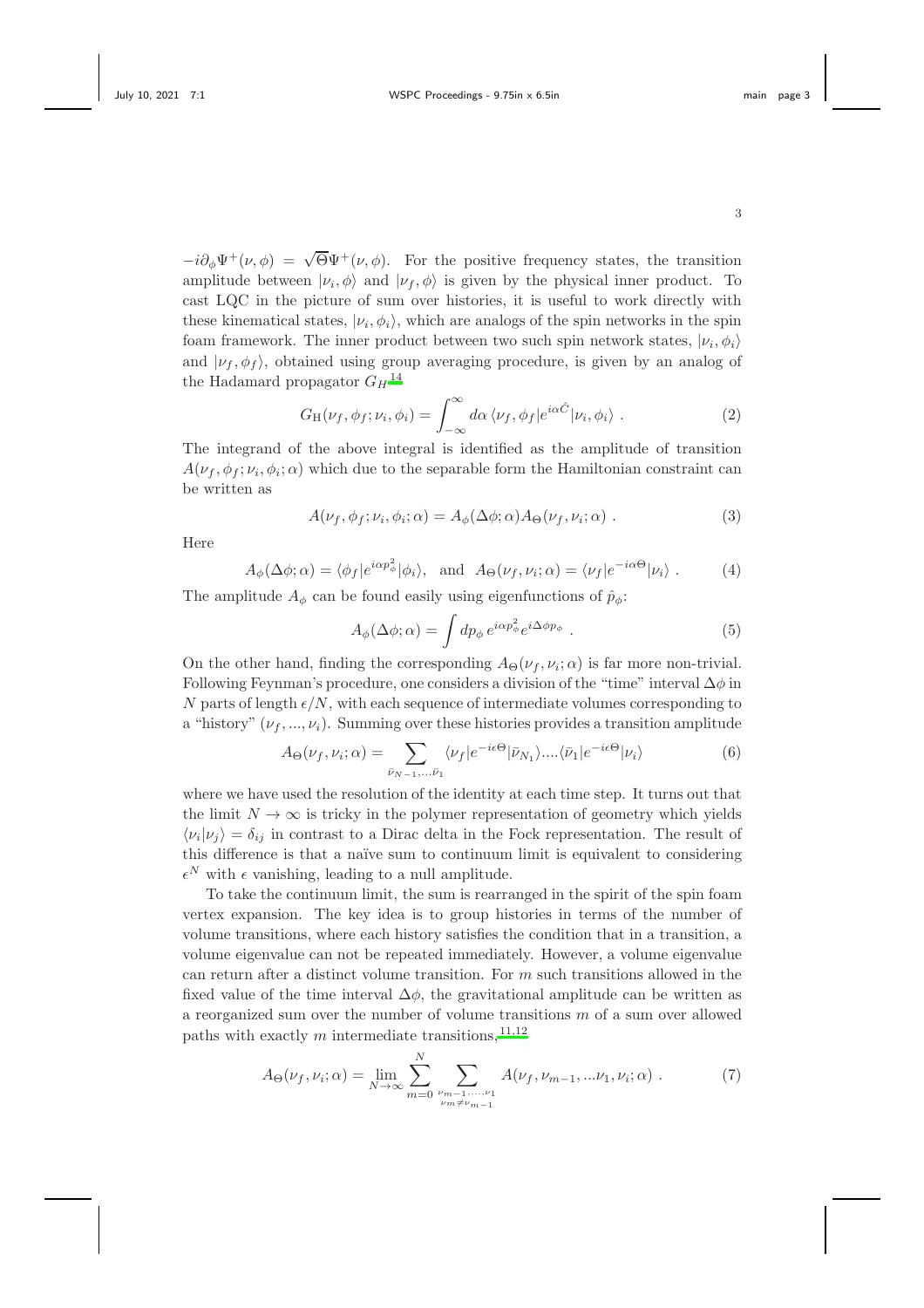.

4

The Hadamard propagator

<span id="page-4-0"></span>
$$
G_{\mathrm{H}}(\nu_f, \phi_f; \nu_i, \phi_i) = \int_{-\infty}^{\infty} d\alpha \, A_{\phi}(\Delta \phi; \alpha) A_{\Theta}(\nu_f, \nu_i; \alpha) \tag{8}
$$

can be computed by interchanging the integral with the summation in eq.[\(7\)](#page-3-0) by analogy of the procedure for a different propagator.<sup>[12](#page-6-11)</sup>

A useful way to write the Hadamard propagator is to express it as a sum of positive and negative frequency components,

$$
G_{\mathrm{H}}(\nu_f, \phi_f; \nu_i, \phi_i) = \int_{-\infty}^{\infty} \frac{dk}{2\omega_k} \left[ e^{+i\omega_k \Delta \phi} + e^{-i\omega_k \Delta \phi} \right] e_k(\nu_f) e_k(\nu_i)^*
$$

$$
= G_{\mathrm{H}}^+(\nu_f, \phi_f; \nu_i, \phi_i) + G_{\mathrm{H}}^-(\nu_f, \phi_f; \nu_i, \phi_i) .
$$

Here  $e_k$  are the eigenfunctions of the  $\Theta$  operator with eigenvalues  $\omega_k^2$ . Using the vertex expansion in eq. $(8)$ , we obtain

$$
G_{\rm H}(\nu_f, \phi_f; \nu_i, \phi_i) = \sum_{m=0}^{\infty} \sum_{\substack{\nu_{m-1}, \dots, \nu_1 \\ \nu_m \neq \nu_{m-1}}} \left[ A_m^+(\nu_f, \nu_{m-1}, \dots, \nu_1, \nu_i; \Delta \phi) + A_m^-(\nu_f, \nu_{m-1}, \dots, \nu_1, \nu_i; \Delta \phi) \right]
$$
(9)

where the path amplitude associated with the path  $(\nu_f, \nu_{m-1}, \ldots, \nu_1, \nu_i)$  with m transitions, where  $\nu_0 = \nu_i$  and  $\nu_m = \nu_f$ , such that there are p unique volumes  $(w_{p-1}, w_{p-2}, \ldots, w_1, \nu_0)$  is given by<sup>[10](#page-6-8)</sup>

$$
A_m^{\pm}(\nu_f, \nu_{m-1}, \dots, \nu_1, \nu_i; \Delta \phi) = \Theta_{\nu_f \nu_{m-1}} \dots \Theta_{\nu_2 \nu_1} \Theta_{\nu_1 \nu_i}
$$
  
 
$$
\times \prod_{k=1}^p \frac{1}{(d_k - 1)!} \left(\frac{\partial}{\partial \Theta_{w_k w_k}}\right)^{d_k - 1} \sum_{i=1}^p \frac{(2\sqrt{\Theta_{w_i w_i}})^{-1} e^{\pm i \sqrt{\Theta_{w_i w_i}} \Delta \phi}}{\prod_{\substack{j=0 \ j \neq i}}^{p-1} (\Theta_{w_i w_i} - \Theta_{w_j w_j})}
$$

Note that  $p \leq m + 1$ . The degeneracy of each volume  $w_k$  in the given path is denoted by  $d_k$ , hence  $\sum_{k=0}^{p-1} d_k = m + 1$ . The amplitude over the sum of gauge histories obtained by treating  $\hat{C}$  as the Hamiltonian can thus be obtained from the matrix elements  $\Theta_{\nu_i \nu_j} = \langle \nu_j | \Theta | \nu_i \rangle$ .

## 3. Class operators and probabilities

For a given family of volume histories  $\{h\}$  associated with m volume transitions for states with positive frequencies, the class operator is given by  $10$ 

$$
C_h(\nu_f, \phi_f; \nu_i, \phi_i) = \sum_{m=0}^{\infty} \sum_{\{\nu_k\} \in h} A_m^{\pm}(\nu_f, \nu_{m-1}, \dots, \nu_1, \nu_i; \Delta \phi) . \tag{10}
$$

Summing over all the families of histories, we obtain the Hadamard propagator for positive frequency states,

$$
\sum_{h} C_{h}(\nu_{f}, \phi_{f}; \nu_{i}, \phi_{i}) = G_{H}^{+}(\nu_{f}, \phi_{f}; \nu_{i}, \phi_{i}) . \qquad (11)
$$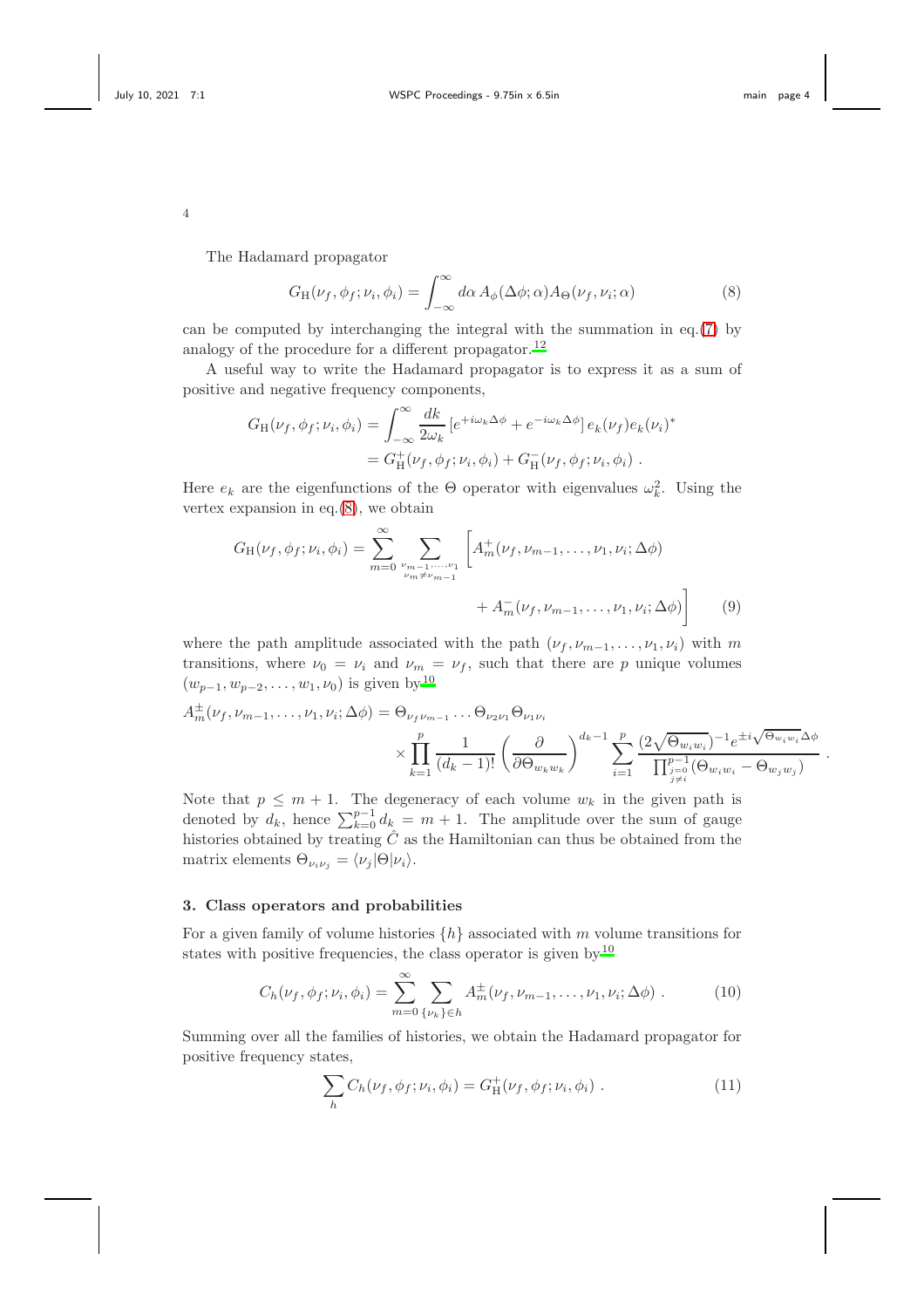Using the properties of the Hadamard propagator, we are now equipped to answer questions about the probability of bounce (or lack of it) in this exactly solvable model of LQC. We start with picking a reference volume, labeled by  $\nu^*$ , and classify paths according to whether  $\nu_{i,f}$  is greater or less than  $\nu^*$  at  $\phi_{i,f}$ . That is, whether  $\nu_i \in \Delta \nu^*$  or  $\nu_i \in \overline{\Delta \nu^*}$  (and similarly for  $\nu_f$ ).

The class operator for histories for which  $\nu_f \in \Delta \nu_1$  and  $\nu_i \in \Delta \nu_2$  is:

$$
C_{\Delta\nu_1;\Delta\nu_2}(\nu_f,\phi_f;\nu_i,\phi_i) = G_H^+(\nu_f,\phi_f;\nu_i,\phi_i)\delta_{\nu_f,\Delta\nu_1}\delta_{\nu_i,\Delta\nu_2} . \tag{12}
$$

Thus, the class operator for a history which bounces is,

$$
C_{\text{bounce}}(\nu_f, \phi_f; \nu_i, \phi_i) = C_{\overline{\Delta \nu^*}; \overline{\Delta \nu^*}}.
$$
\n(13)

On the other hand, the class operator for the alternative history that the universe is found at small volume at either or both of  $\phi_i$ ,  $\phi_f$  is

$$
C_{\text{sing}}(\nu_f, \phi_f; \nu_i, \phi_i) = G_{\text{H}}^+(\nu_f, \phi_f; \nu_i, \phi_i) - C_{\text{bounce}}(\nu_f, \phi_f; \nu_i, \phi_i)
$$
  
=  $C_{\Delta \nu^*; \Delta \nu^*} + C_{\Delta \nu^*; \Delta \nu^*} + C_{\Delta \nu^*; \Delta \nu^*}.$ 

It is important to note that for any fixed volume  $\nu_f$ , by the Riemann-Lebesgue lemma, since at fixed volume the factors in the integrand multiplying  $\exp(i\omega_k\Delta\phi)$ are integrable functions of k, the propagators vanish in the limit  $\Delta \phi \to \infty$ . As a result, all the class operators appearing in  $C_{\text{sing}}$  are zero in the limits  $\phi_i \to -\infty$ and  $\phi_f \to +\infty$  for any finite  $\nu^*$ . Thus,

$$
C_{\text{sing}} = \lim_{\substack{\phi_i \to -\infty \\ \phi_f \to +\infty}} C_{\text{sing}}(\nu_f, \phi_f; \nu_i, \phi_i) = 0.
$$

In contrast, the class operator corresponding to a bounce

$$
C_{\text{bounce}} = \lim_{\substack{\phi_i \to -\infty \\ \phi_f \to +\infty}} C_{\text{bounce}}(\nu_f, \phi_f; \nu_i, \phi_i) = \lim_{\substack{\phi_i \to -\infty \\ \phi_f \to +\infty}} G_H^+(\nu_f, \phi_f; \nu_i, \phi_i)
$$
(14)

is not zero. Therefore, all states are driven to infinite volume as  $|\phi| \to \pm \infty$ .

The probability for the bounce to occur,  $p_{\text{bounce}}$ , is captured by the decoherence functional element d(bounce, bounce):

$$
p_{\text{bounce}} = d(\text{bounce}, \text{bounce}) = \langle \Psi | C_{\text{bounce}}^{\dagger} C_{\text{bounce}} | \Psi \rangle . \tag{15}
$$

Computation of the decoherence functional reveals that this probability is unity,  $10$ whereas the elements  $d(\text{sing}, \text{bounce})$  and  $d(\text{sing}, \text{sing})$  vanish.<sup>[10](#page-6-8)</sup> The probability that in any volume transition, a zero volume eigenvalue is reached is zero. In this sense, the probability for a singularity to occur turns out to be vanishing.

## 4. Summary

Expressing LQC in the language of spin foams  $1^{1-14}$  opens a new window to explore answers to questions about consistent histories in a covariant framework. Given the rigorous detailed construction of the quantum theory available in  $sLQC$ ,  $9,15$  $9,15$  the